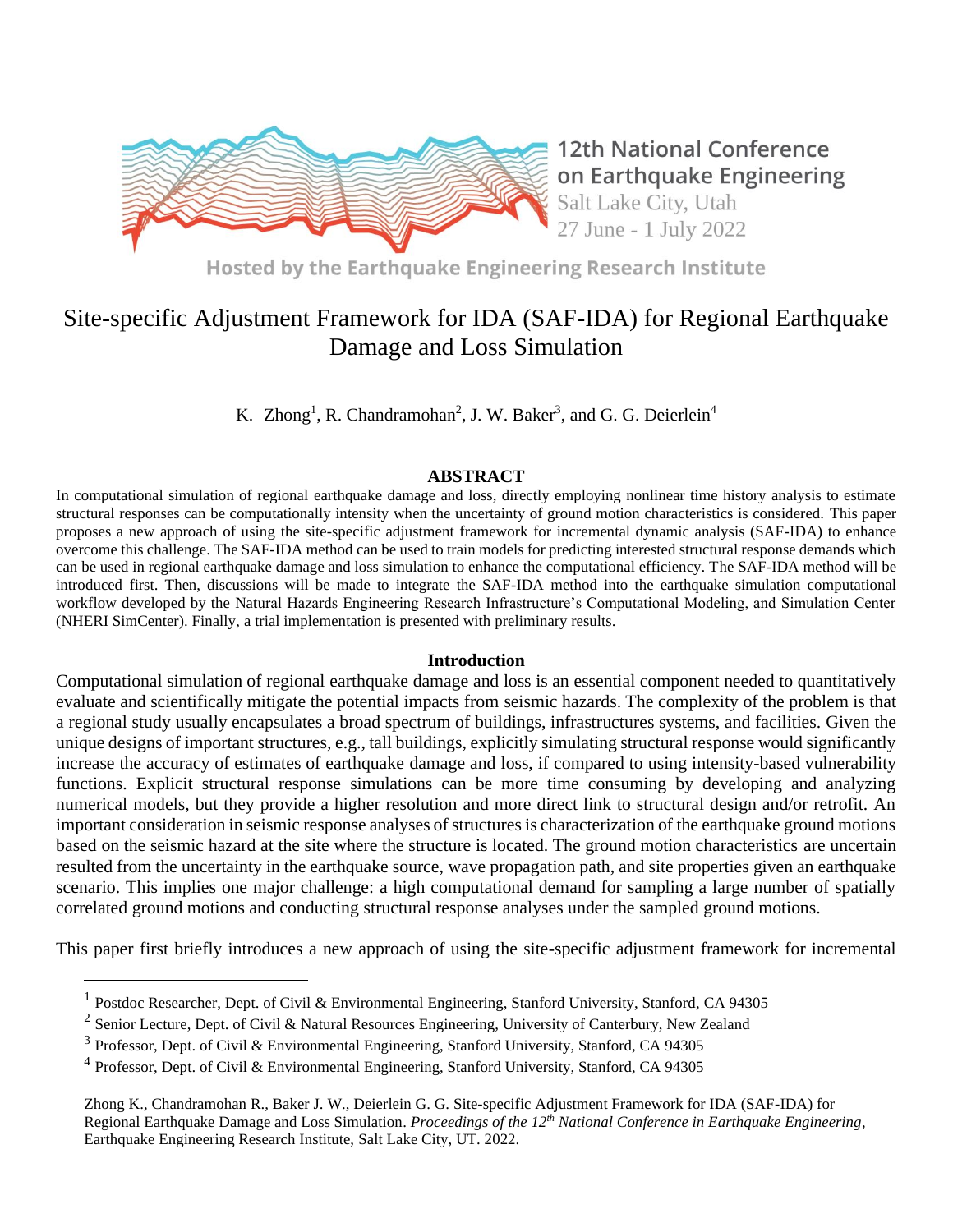dynamic analysis (SAF-IDA) [1] to overcome this challenge in regional earthquake damage and loss simulations. First, the SAF-IDA method and model validation will be introduced. Then, discussions will be made to integrate the SAF-IDA model into the computational workflow for regional earthquake simulations developed by the Natural Hazards Engineering Research Infrastructure's Computational Modeling, and Simulation Center (NHERI SimCenter). Finally, preliminary results from a case study will be presented.

#### **Site-specific Adjustment Framework for IDA (SAF-IDA)**

The prior studies (REF to be added) suggest IDA can be used for computationally-demanding seismic response analysis by appropriately designing the ground motion set and post-processing the IDA results. With this motivation, a recent development of Site-specific Adjustment Framework for IDA (SAF-IDA) can be used to efficiently estimate the site-specific probability distributions of structural performance metrics (*PM*), such as engineering demand parameters (*EDP*), damage measures (*DM*), or collapse capacity [1]. Fig. 1(a) shows the general workflow for SAF-IDA and contrasts it with MSA. The SAF-IDA process involves three basic steps: grid ground motion selection, IDA, and hazard consistent adjustment. Fig. 1(b) summarizes the selection of grid ground motion set. The hazard consistent adjustment, as shown in Fig. 3(c), decomposes the *P*(*PM*|*Sa*) to two parts: (1) the probability distribution of *PM* conditional on spectral accelerations, *Sa*, and supplemental ground motion parameters, *IMsuppl*, *P*(*PM*|*IMsuppl*,*Sa*), and (2) the site probability distribution of the supplemental parameters *IMsuppl* conditional on *Sa*, *f*(*IMsuppl*|*Sa*). The *P*(*PM*|*Sa*) is then computed by the following conditional probability integral, evaluated over the full range of the vector of supplemental ground motion parameters (Eq. 1).

$$
P(PM|Sa) = \int P(PM|IM_{suppl}, Sa) f(IM_{suppl}|Sa) d(IM_{suppl})
$$
\n(1)



Figure 1. Flowcharts of MSA and SAF-IDA. (a) General workflows. (b) Grid ground motion selection. (c) Hazard consistent adjustment.

## **Grid Ground Motion Selection**

A generic suite of ground motions is used in IDA to analyze the structure under incrementally increased ground motion intensities. For example, the FEMA P695 methodology [2] uses 22 pairs of far-field ground motion records, and paired the far-field record set with 44 spectrally equivalent long-duration ground motions [3]. While a grid ground motion selection algorithm is proposed for the SAF-IDA method to choose a suite of ground motions whose supplemental intensity measures are fit to a target grid, e.g., the grid with round points in Fig. 2(a) where the *SaRatio* [4] is a spectral shape measure as the ratio between  $Sa(T_1)$  and average *Sa* over a range of periods (e.g., 0.2 $T_1$  to 3 $T_1$ ) and the  $D_{SS-75}$  is the 4% to 75% significant duration measure [5].

The target grid can be designed to cover a sufficient combination of supplemental intensity measures that are interested in. Once the target grid is set, ground motions can be selected to minimize the error between the distance between the target grid and selected points in the *IMsuppl* space. The rectangular dots in Fig. 2(a) shows one example selected ground motion set (49 records). Fig. 2(b) plots the unscaled 5%-damped response spectra of selected motions against with the medina spectrum of the FEMA P695 far-field ground motion set as a comparison. Two major advantages of using the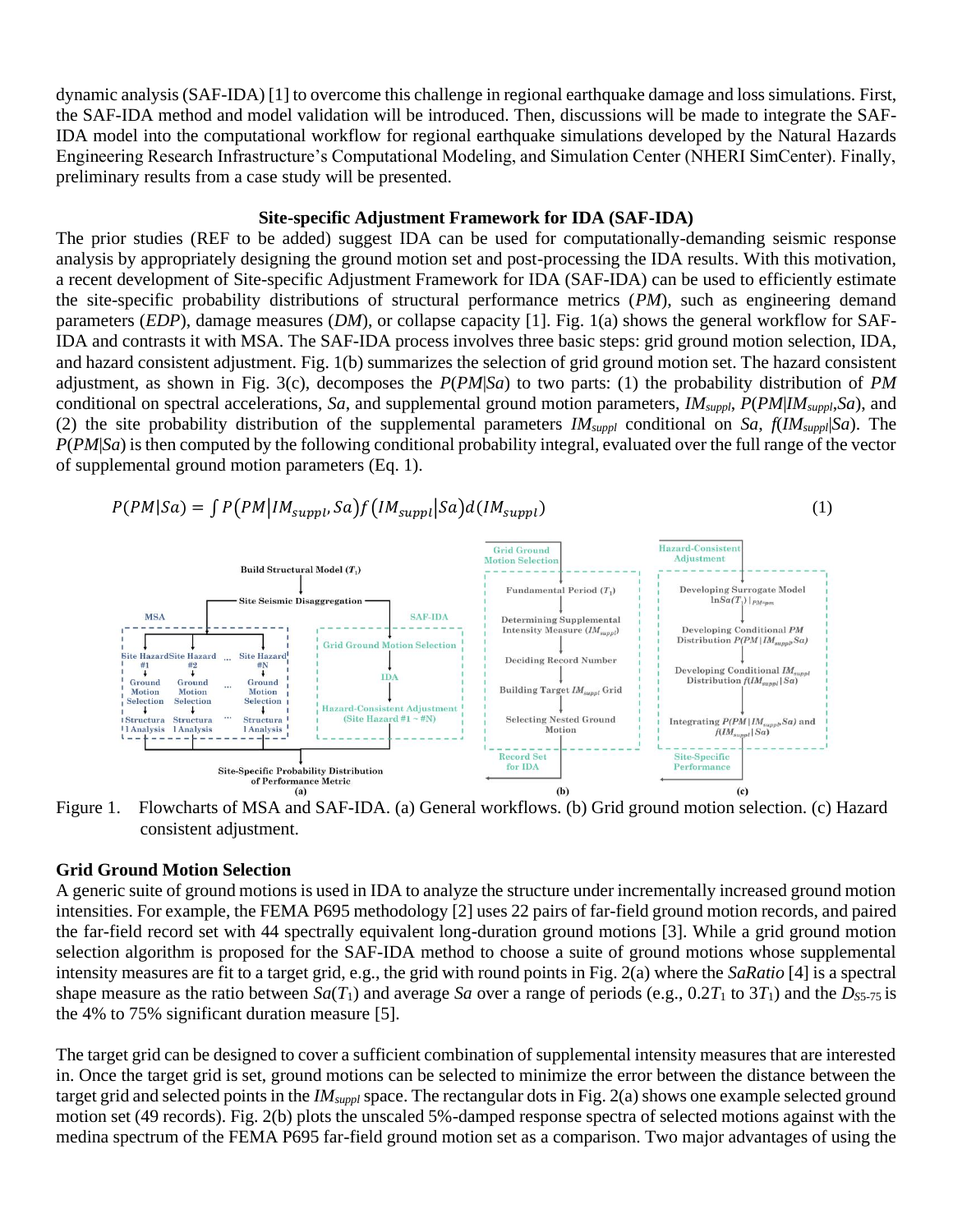grid ground motion set for IDA includes are (1) it can sample the ground motion characteristics more efficiently (i.e., less records to cover a wide domain) and (2) it can eliminate unintended correlations between different intensity measures of the selected ground motions.



Figure 2. Example grid ground motion set,  $T_1 = 2s$ . (a) *SaRatio* and *D<sub>S5-75</sub>*. (b) Individual and median unscaled response spectra.

## **Hazard Consistent Adjustment Procedure**

The hazard consistent adjustment procedure of SAF-IDA includes three major steps: (1) estimating the probability distributions of performance metrics of the structure being evaluated conditional on the supplemental intensity measures and  $Sa(T_1)$ , i.e.,  $P(PM|IM_{suppl}, Sa)$  (e.g., Eq. 2 and 3), (2) computing the probability distributions of supplemental intensity measures for the site of the structure conditional on  $Sa(T_1)$ , i.e.,  $P(M_{suppl}|Sa)$ , and (3) integrating the  $P(PM|IM_{suppl}, Sa)$  with  $P(IM_{suppl}|Sa)$  to compute the probability distributions of *PM* conditional on  $Sa(T_1)$ , i.e., *P*(*PM*|*Sa*) (Eq. 4).

$$
lnSa(T_1,PM=pm)=\hat{c}_0+\hat{c}_1lnSaRatio+\hat{c}_2lnD_{SS-75}+\epsilon,\epsilon \sim N(0,\sigma^2)
$$
\n(2)

$$
P(PM \ge pm|Sa, SaRatio, D_{SS-75}) = \Phi\left(\frac{lnSa - (\widehat{c_0} + \widehat{c_1}lnSaRatio + \widehat{c_2}lnD_{SS-75})}{\sigma^2}\right)
$$
(3)

$$
P(PM|Sa) = 1 - \int P(PM \ge pm|IM_{suppl}, Sa)P(IM_{suppl}|Sa)d(IM_{suppl})
$$
\n(4)

Where  $\Phi(\cdot)$  is the cumulative distribution function of the standard Gaussian distribution. Fig. 3 provides example hazard-consistent adjustment for a 12-story concrete moment frame to illustrate the three steps. More detailed descriptions and validation studies were conducted [1].



Figure 3. Illustration of hazard consistent adjustment. (a) *P*(*PM*|*IMsuppl*,*Sa*). (b) *P*(*IMsuppl*|*Sa*). (c) *P*(*PM*|*Sa*).

## **Regional Earthquake Simulation Workflow**

An application framework [6] is developed to leverage performance-based engineering to integrate interdisciplinary models and data to evaluate regional building damage and loss under earthquake and hurricane scenarios. Fig. 4 shows its basic concept where a regional analysis workflow consists of multiple modules (i.e., puzzle pieces) addressing individual tasks including asset description, hazard characterization, asset modeling, response estimation, and damageloss and recovery modeling. In a regional earthquake simulation workflow, the response estimation module analyzes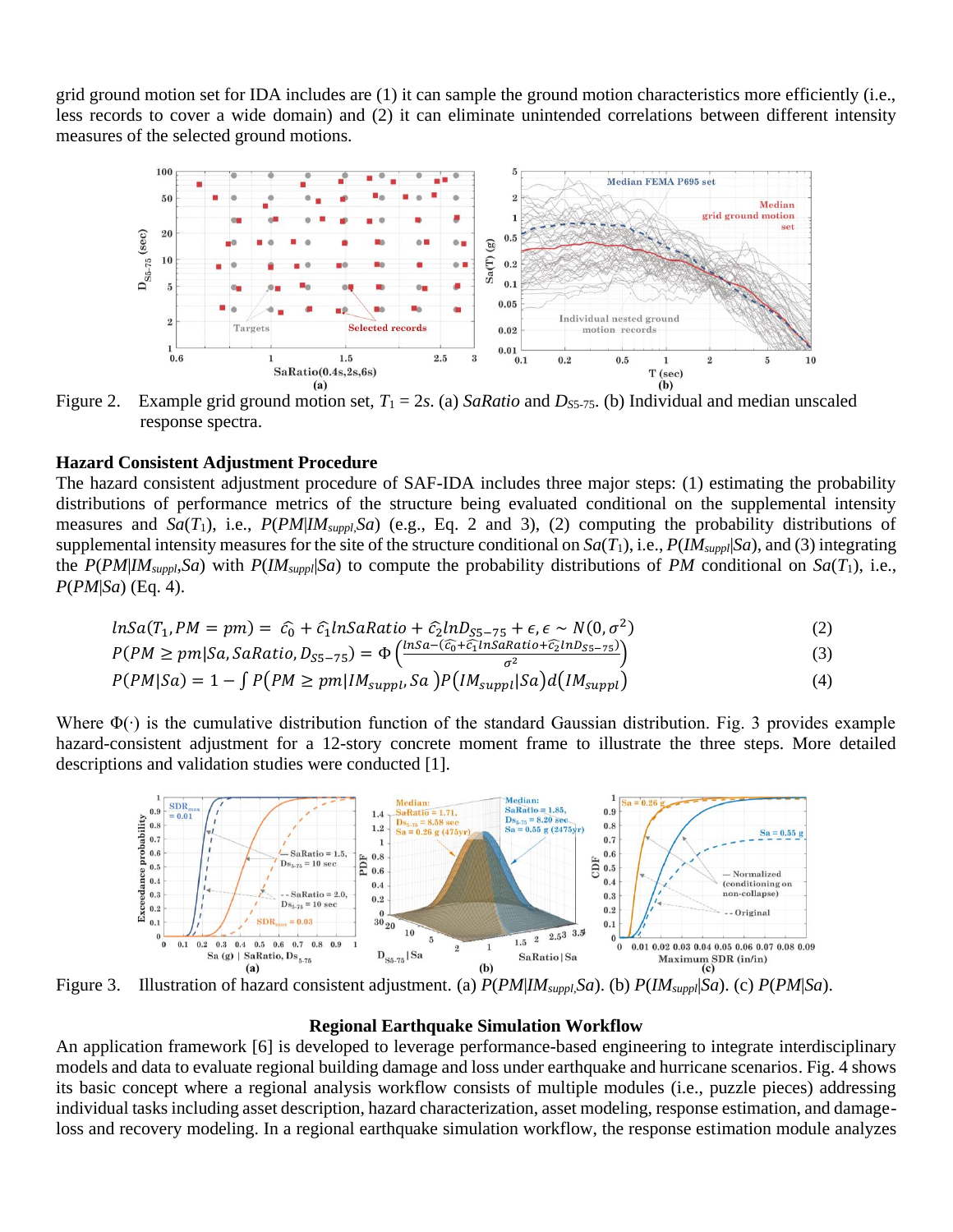individual structures under site-specific ground motions to estimate response, i.e., engineering demand parameter (EDP). As previously discussed, for important structures with unique designs (e.g., tall buildings), this step usually involves nonlinear time history analyses. However, the number of analyses can increase rapidly if one would like to consider the ground motion uncertainty or conduct a time-dependent assessment, which makes the simulation computationally demanding.



Figure 4. Modules of the software application framework developed by SimCenter (Deierlein et al., 2020).

Instead of running time history analyses online, an alternative solution would be to use the SAF-IDA method to train models that can predict interested EDPs given the site-specific ground motion characteristics and then use the trained model in the simulation workflow, which can significantly enhance the computational efficiency. The next section will introduce a trial implementation of this idea and discuss the preliminary results from the case study.

# **Trial Implementation and Case Study**

An 8-story reinforced-concrete structure is used as the archetype structure whose IDA data is used to pre-train the SAF-IDA model to predict the EDP demand. The building is assumed to located at downtown San Francisco (Site Class B) and the building is analyzed for a 2475-year return period earthquake scenario,  $Sa(T_1) = 0.3g$ . The response spectra of the selected 450 records are plotted in Fig. 5(a). The median significant duration *DS*5-75 is about 14s. The structural model is built in OpenSees and analyzed under the selected 450 records on parallel via DesignSafe which took about X hours with 450 CPUs. Including the eight peak story drift ratios and eight floor accelerations under 450 ground motions, 7200 EDP data points are also predicted by the pre-trained SAF-IDA model on a single CPU with about 20 minutes. Fig. 5(b) contrasts the estimated median and standard deviation of EDPs. Both the direct simulation and SAF-IDA prediction are used for the damage and loss assessment using the *HAZUS MH EQ* method in pelicun [7]. Fig. 5(c) compares the estimated damage states based on two approaches.



Figure 4. SAF-IDA vs. direct simulation results. (a) Ground motion records. (b) Maximum SDR and PFA demand distributions. (c) Probability of damage states.

#### **Summary**

In this paper, The SAF-IDA method is introduced and integrated with the earthquake simulation computational workflow developed by the Natural Hazards Engineering Research Infrastructure's Computational Modeling Simulation Center (NHERI SimCenter). The SAF-IDA method is used to train models for efficiently predicting the maximum SDR and PFA demand distributions of the example building under 450 records. The prediction is used for assessing the earthquake damage states which are found to be consistent with the estimates based on direct simulations.